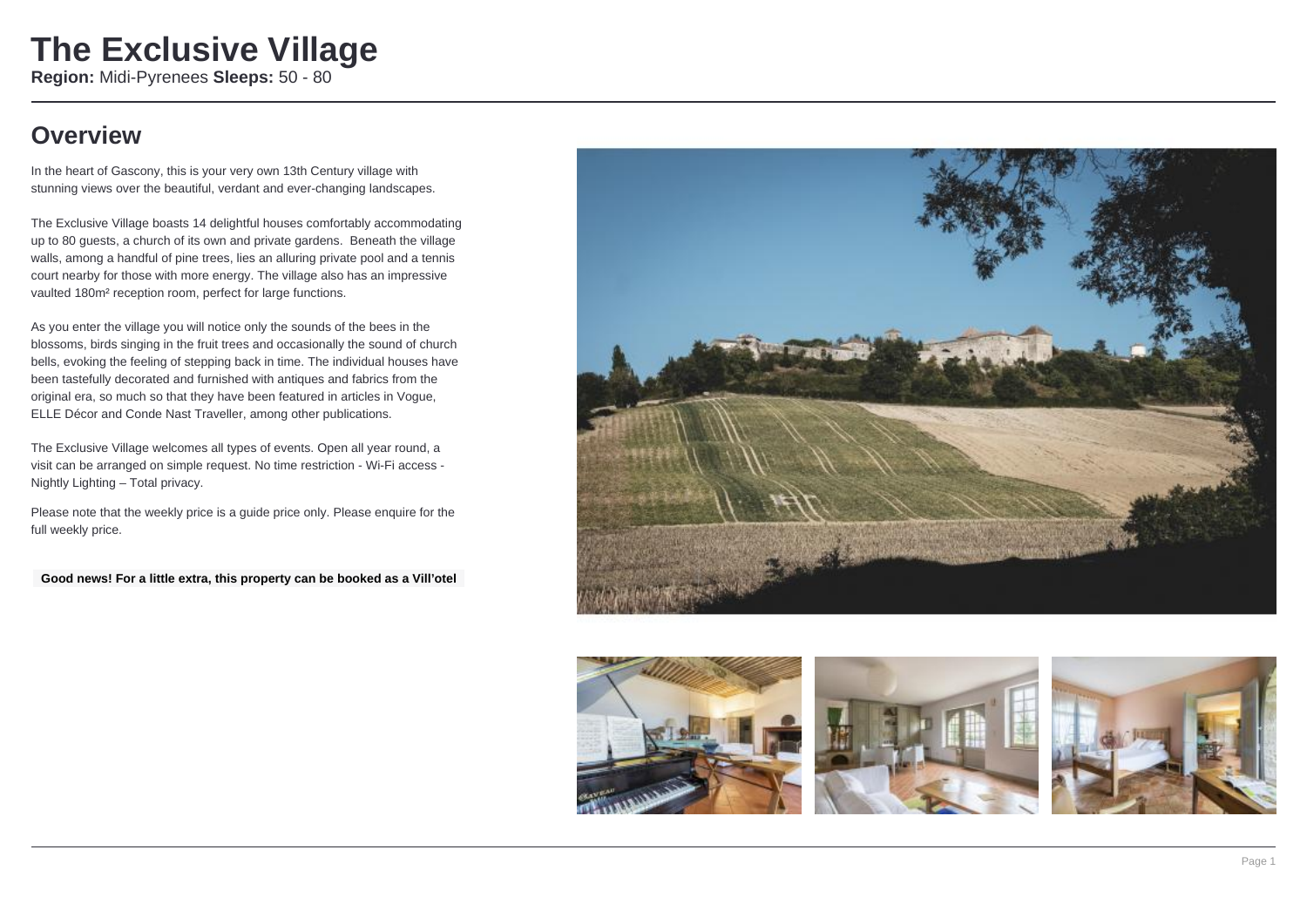#### **Yey! Wait… what is that?**

It's the perfect combo of the privacy of your own personal villa, with all the luxury and convenience of a hotel.

#### **What can be arranged?**

Breakfast, cleaning, welcome drinks and hamper, plus more! **Check the Extras tab** for all the details.

# **AS MENTIONED IN Forbes**

### **Facilities**

Chateaux & Castles • Wow Factor • Quirky • **Recommended** • Vill'otel (Like a Hotel!) • Heritage Collection • Private Pool • Ideal for Kids • Ideal for Teens • Wi-Fi/Internet • Walk to Village • Ideal for Parties • Tennis Court • Indoor Games • Outdoor Games • Working Fireplace • Heating • Conference Facilities • Chapel on Site • Caretaker/Owner on Site • Cot(s) • High Chair(s) • Rural Location • Walking/Hiking Paths • Wine Tasting • Golf Nearby • Outstanding Landscapes • Outdoor Pursuit & Activities • Tourist Towns & Villages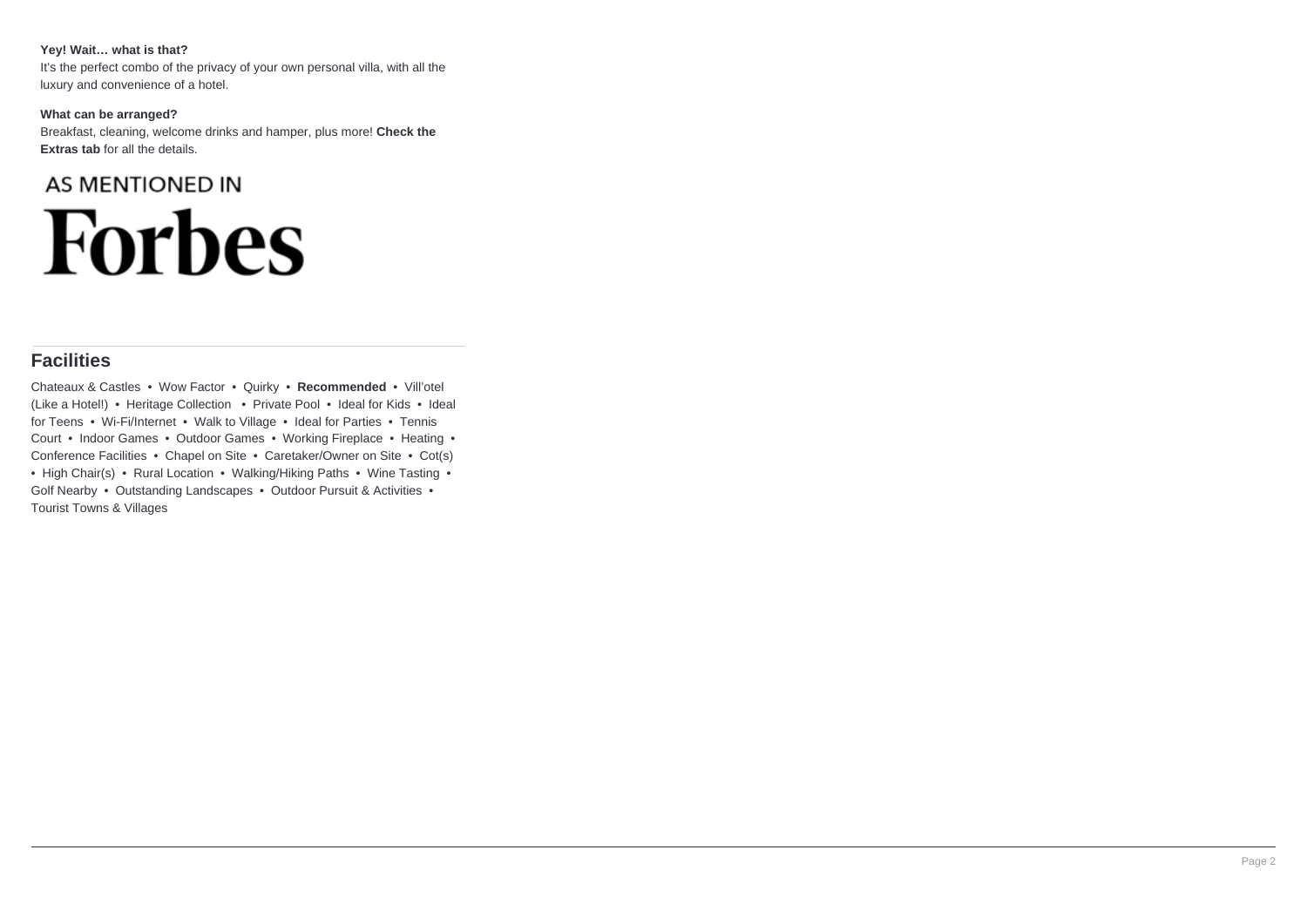### **Interior & Grounds**

#### **Houses**

Honeyed limestone walls adorned with vines and nestling fruit trees follow paths to brightly painted doors which open to houses of different capacities, elegantly furnished with Gascon antiques and fabrics, both old and contemporary art and clean-lined modern bathrooms.

Together, the 14 houses provide the perfect accommodation for up to 80 guests. Versatility is the key here and the winding village streets and gardens have plenty of places for all. Each house is totally original, exemplifying a flair for design, which is not kept just for the interiors, the whole village is heavily scented with the fruit and herbs of the region which were all locally sourced and carefully planted.

### **Function Spaces**

One enters the Castle through a large Renaissance porch, part of a classified 17th century monumental stable block. The spacious vaulted hall of 180m² offers a comfortable seating capacity for 150 guests. This opens on to an expansive lawn terrace with valley views, allowing a further seating capacity of 150, ideal for late afternoon aperitifs, outdoor eating or anything you may wish to conceive.

#### **Outside Grounds**

There is no through road in the village so guests are able to walk the cobbled streets undisturbed. There are a number of large communal areas to eat, sit or play in with a multitude of outdoor games available.

Beneath the walls, the outdoor pool offers magnificent valley views. Just outside the entrance to the property there is also a tennis court and parking available.







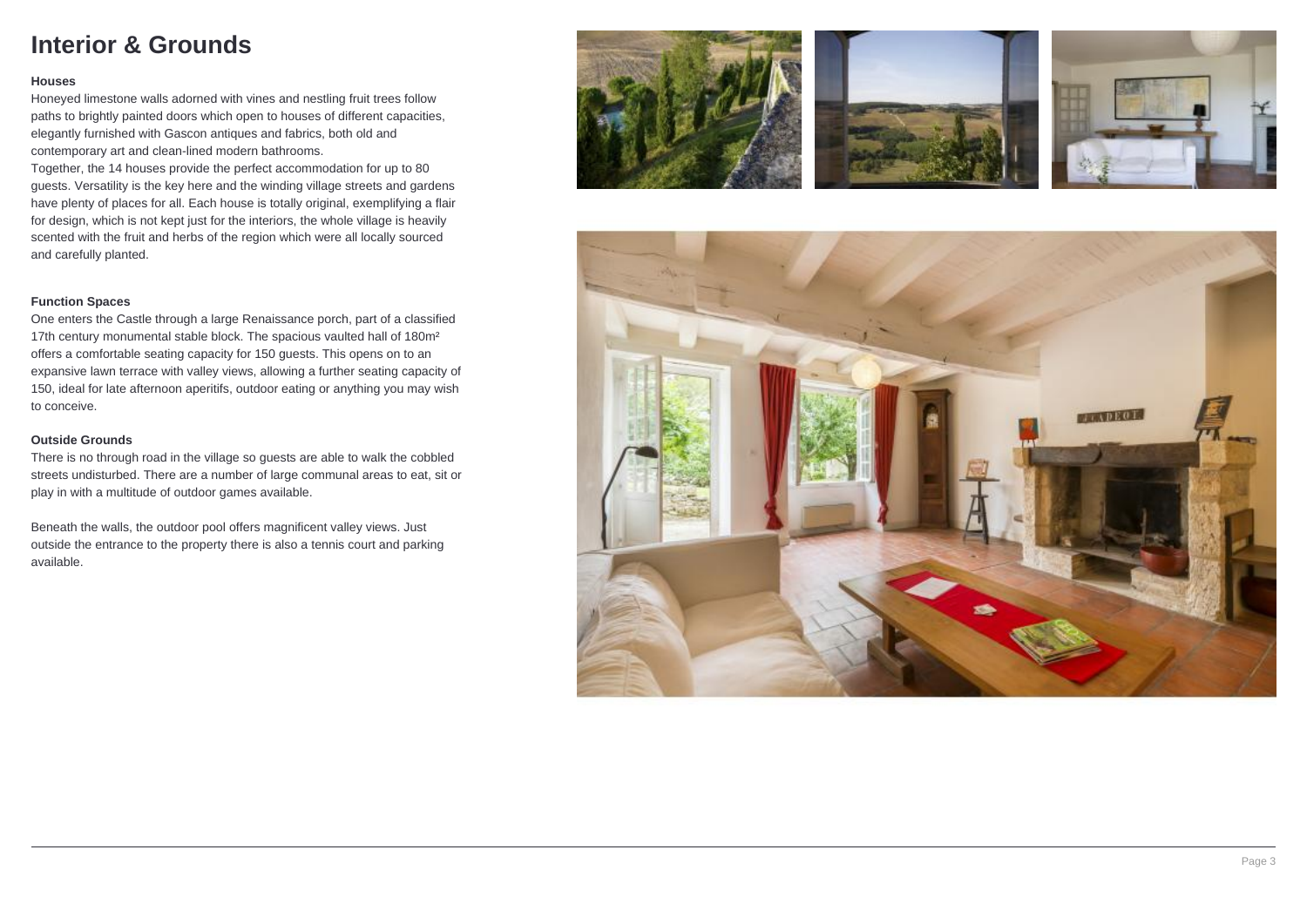### **Location & Local Information**

Set in the heart of the historic land of Gascony (land of the famed D'Artagnan) in the south west of France, The Exclusive Village is built on a rocky spur and dominates beautiful country side.

The nearest airport is Toulouse (100km) and trains are available from Agen (35km), with a direct high speed train from Paris. Other airports to be found in Bordeaux, Pau, Tarbes and Agen. Finally, the chateau is just 5h30mins train by London! Take the Eurostar (2h15mins) and then the high speed train (3h15mins).

Superb natural thermal springs where visitors can enjoy the spa steam rooms, sauna and pools are close at hand. In addition, the nearby La Romieu is a UNESCO world heritage site which offers the perfect surroundings for a walk and picnic.

### **A taste of Gascony**

The Gers department is the most rural of the country. It offers a visual serenity which seems effortlessly matched by the even temperateness of its inhabitants. Over the years, the Gers has maintained a solid reputation for its gastronomy. Numerous local markets display a large variety of fresh fruits and vegetables, cheeses and farm poultry. Of course the unmissable foie gras, confits and magrets of duck are simply first rate. It is no wonder so many chefs find a continuous inspiration to nurture and develop a food tradition that proposes constant delights.

#### **A sip of tradition**

Another source of pride is obviously wine. From the round and fruity Côtes de Gascogne and Côtes de Saint-Mont to the more powerful Madiran, not forgetting wine and Armagnac-based aperitifs like Pousse Rapière and Floc de Gascogne, the Gers represents an ideal for wine aficionados and the management of the Chateau will be all too happy to organise tastings for you and your guests.

#### **A land untouched**

The Gers is a rural department turned towards agriculture and the preservation of nature. This environmental bond has kept villages alive over time, and local heritage has also been maintained. There are a multitude of exceptional sites to visit such as châteaux, market towns and bastides, museums, and a noteworthy botanical garden a few minutes away, just to name a few.

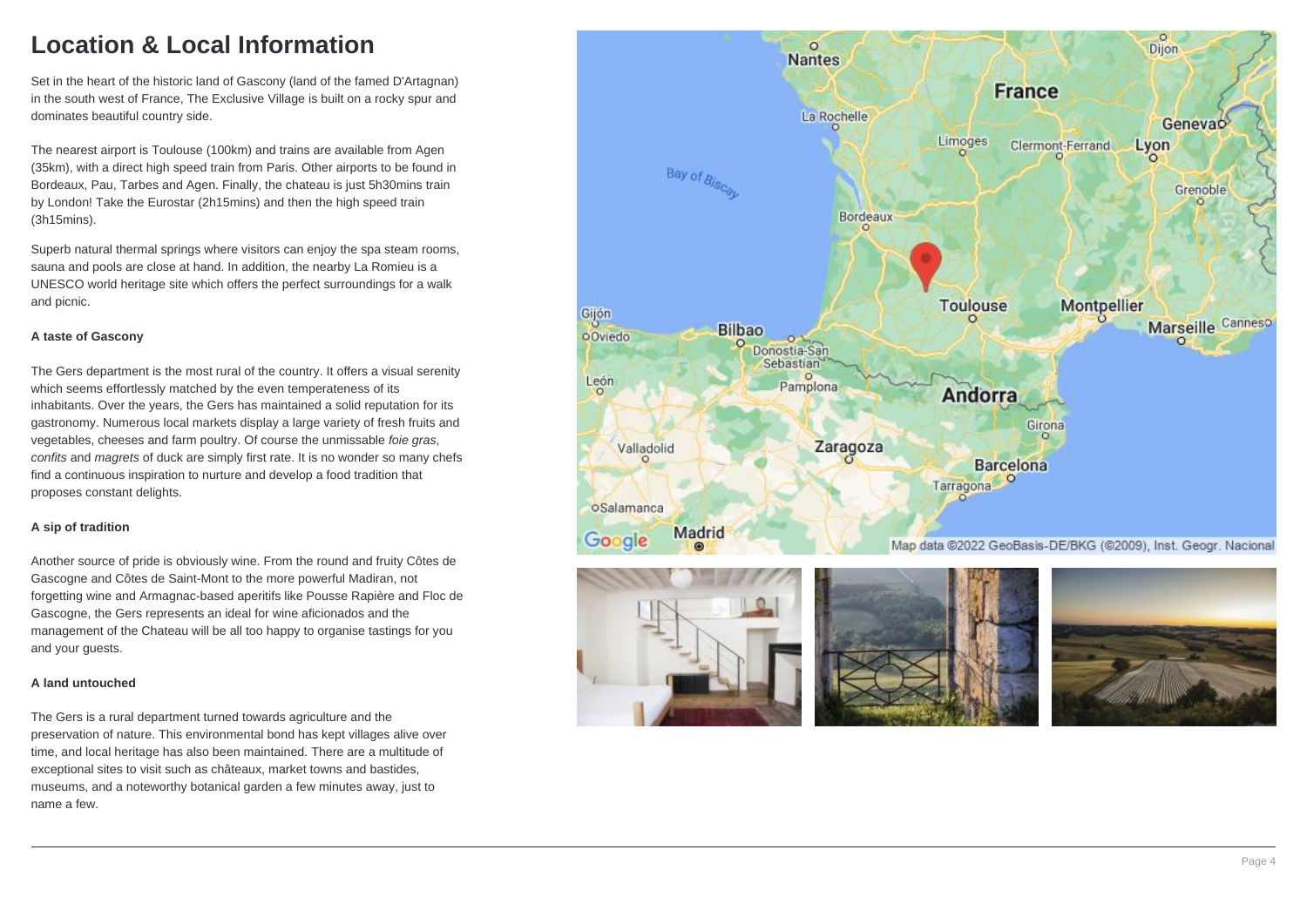Golf courses, riding and cycling are all available in the local area and for those who prefer something special, champagne balloon rides can be arranged. In Condom you will find excellent restaurants whereas the cultural hotspot of Toulouse an hour away.

Organised tours, wine tasting, stargazing and cooking lessons can all be organised (please contact Oliver's VIP concierge to arrange).

### **Local Amenities**

| <b>Nearest Airport</b>          | Toulouse International/Agen/Tarbes/Le<br>Pau/Bordeaux<br>(100km/32km/120km/150km/165km) |
|---------------------------------|-----------------------------------------------------------------------------------------|
| Nearest<br>Restaurant           | (4 km)                                                                                  |
| Nearest Bar/Pub                 | $(5 \text{ km})$                                                                        |
| Nearest Golf                    | <b>Fleurance</b><br>(10 km)                                                             |
| <b>Nearest Train</b><br>Station | Agen<br>((3h15mins, direct high speed train from Paris))                                |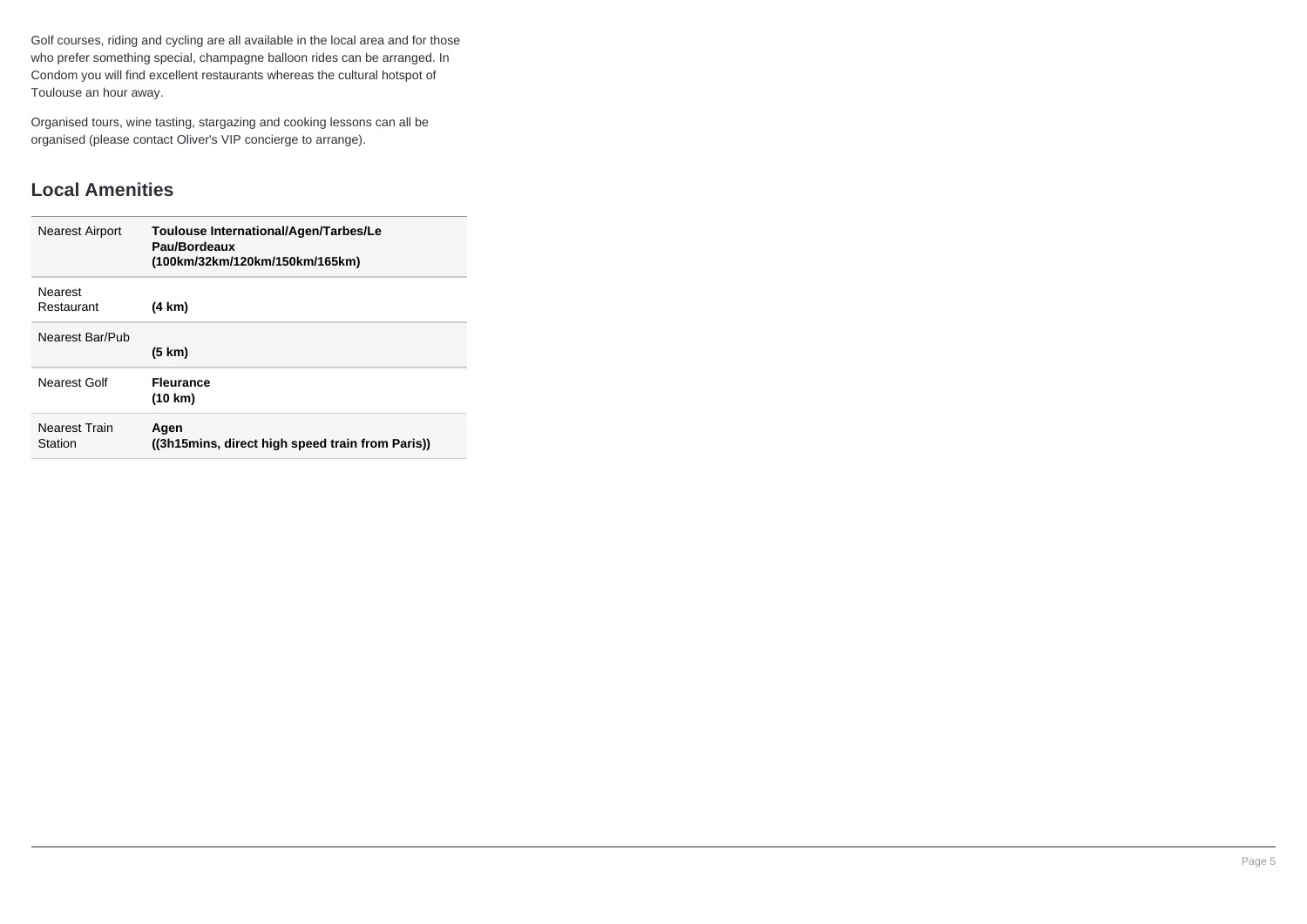## **What Oliver loves…**

- Every dreamed about renting a whole village? Well this is your chance! This medieval village has 14 houses plus plenty of common areas and gardens.
- 180m<sup>2</sup> banquet room with a 200m<sup>2</sup> terrace
- This is the ideal wedding venue, particularly because it has a 12th Century church with 180 sitting capacity

### **What you should know…**

- Please note that the change over day for weekly rentals is Wednesday, whereas for weekend rentals (3 nights minimum) the change over day is Friday.
- Advertised rates are guide prices and the final price will be confirmed at the time of booking
- There are no TV's, but that means guests can truly feel they are living in a 12th Century village and get in touch with nature and the animals around!